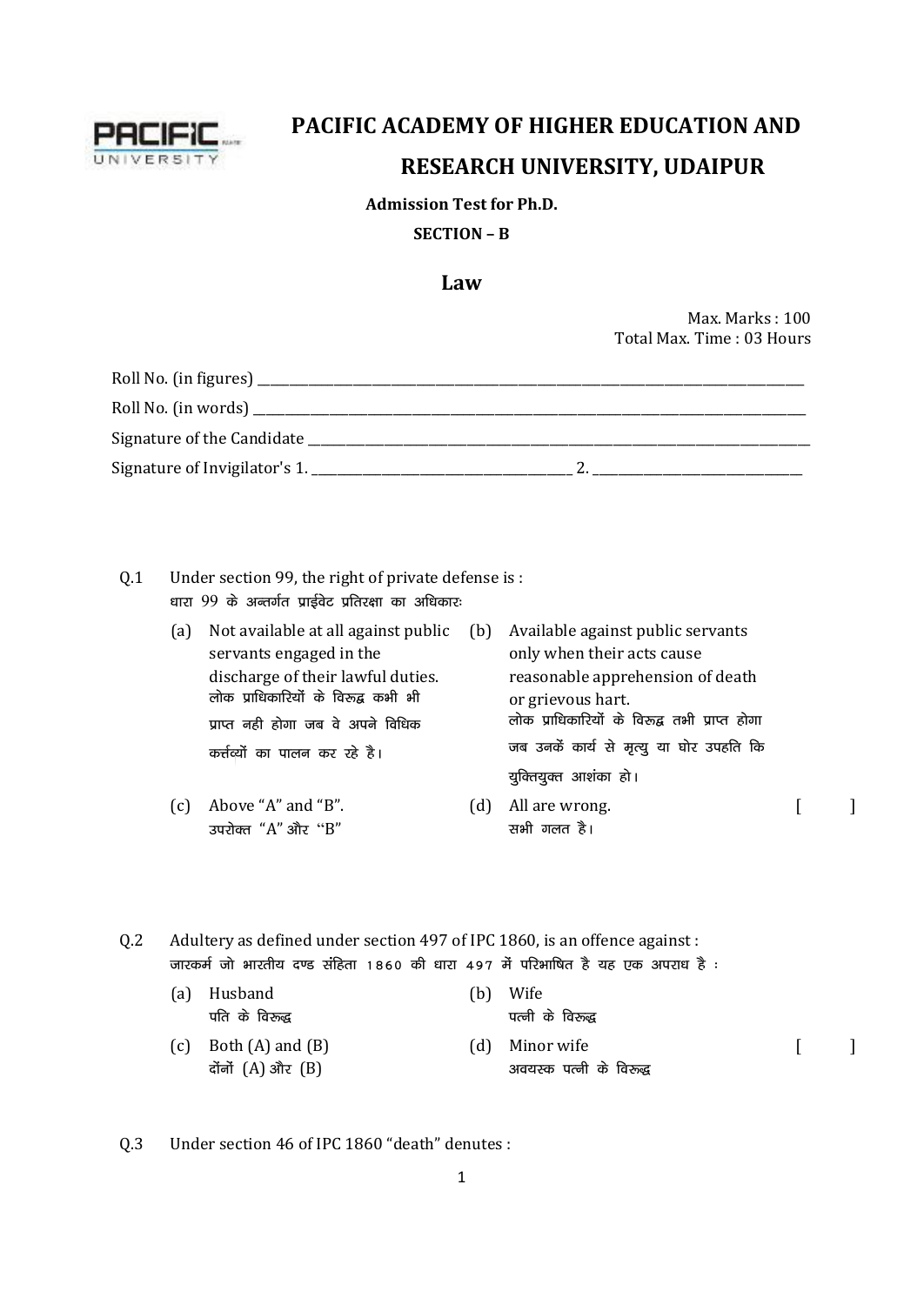|     |            | धारा 46 भारतीय दण्ड संहिता 1860 के अन्तर्गत "मुत्यु" घोतक है।                                                                                                                                                                |            |                                                                                     |   |   |
|-----|------------|------------------------------------------------------------------------------------------------------------------------------------------------------------------------------------------------------------------------------|------------|-------------------------------------------------------------------------------------|---|---|
|     | (a)        | Death of an animal<br>किसी पशु कि मुत्यु                                                                                                                                                                                     | (b)        | Death of human being and of an<br>animal<br>किसी मानव और पशु कि मुत्यु              |   |   |
|     | (c)        | Death of human being<br>किसी मानव की मुत्यु                                                                                                                                                                                  | (d)        | All of the the above<br>उपरोक्त सभी                                                 | L | 1 |
| Q.4 |            | A writ of is issued to an inferior court preventing the letter from<br>assuming juriselication which is not legally vested in it.<br>रिट छोटे न्यायालयों को जारी किया जाता है जिससे कि वे अपने उन अधिकारो का प्रयोग न करे जो |            |                                                                                     |   |   |
|     |            | उन्हे प्राप्त नही है।                                                                                                                                                                                                        |            |                                                                                     |   |   |
|     | (a)        | Prohibition<br>प्रतिषेध                                                                                                                                                                                                      | (b)        | Certiorari<br>उत्प्रेषण                                                             |   |   |
|     | (c)        | Mandamus<br>परमादेश                                                                                                                                                                                                          | (d)        | All of the above<br>उपरोक्त सभी                                                     | ſ | 1 |
| Q.5 |            | an illegal lock-out shall be deemed to be illegal.<br>एक अवैध हडताल के परिणाम स्वरूप तालाबन्दी की जाती है या अवैध तालाबंदी के परिणाम स्वरूप                                                                                  |            | A lock-out declosed in consequence of an illegal strike or strike in consequence of |   |   |
|     |            | हडताल की जाती है, तो इसे अवैध माना जाएगा ।                                                                                                                                                                                   |            |                                                                                     |   |   |
|     | (a)        | No<br>नही                                                                                                                                                                                                                    | (b)        | Yes<br>हां                                                                          |   |   |
|     | (c)        | Legal only when notice is given<br>इसे वैध तभी माना जाएगा जब सूचना दी<br>गई हो                                                                                                                                               | (d)        | All above wrong<br>उपरोक्त सभी गलत हैं।                                             | L |   |
| Q.6 |            | Rights of arrested person are given in article.<br>गिरफ्तार व्यक्ति के अधिकार दिये गये है, अनुच्छेदः                                                                                                                         |            |                                                                                     |   |   |
|     | (a)<br>(c) | 23<br>32                                                                                                                                                                                                                     | (b)<br>(d) | 24<br>All are wrong<br>सभी गलत है।                                                  |   |   |
| Q.7 |            | Treaties are the sources of international law.<br>सन्धियां अन्तर्राष्ट्रीय विधि का स्त्रोत हैः                                                                                                                               |            |                                                                                     |   |   |
|     | (a)        | No<br>नही                                                                                                                                                                                                                    | (b)        | Yes<br>हां                                                                          |   |   |
|     | (c)        | Partly yes<br>आंशिक रूप से हां                                                                                                                                                                                               | (d)        | Partly no<br>आंशिक रूप से नही                                                       | t |   |
| Q.8 |            | World health organization is a:<br>विश्व स्वास्थ्य संगठन है।                                                                                                                                                                 |            |                                                                                     |   |   |
|     | (a)        | Permanent organs<br>स्थायी अंग                                                                                                                                                                                               | (b)        | Specialized agencies<br>विशिष्ट अभिकरण                                              |   |   |
|     | (c)        | All the above<br>$\overline{2}$                                                                                                                                                                                              | (d)        | None of the above                                                                   | L |   |
|     |            |                                                                                                                                                                                                                              |            |                                                                                     |   |   |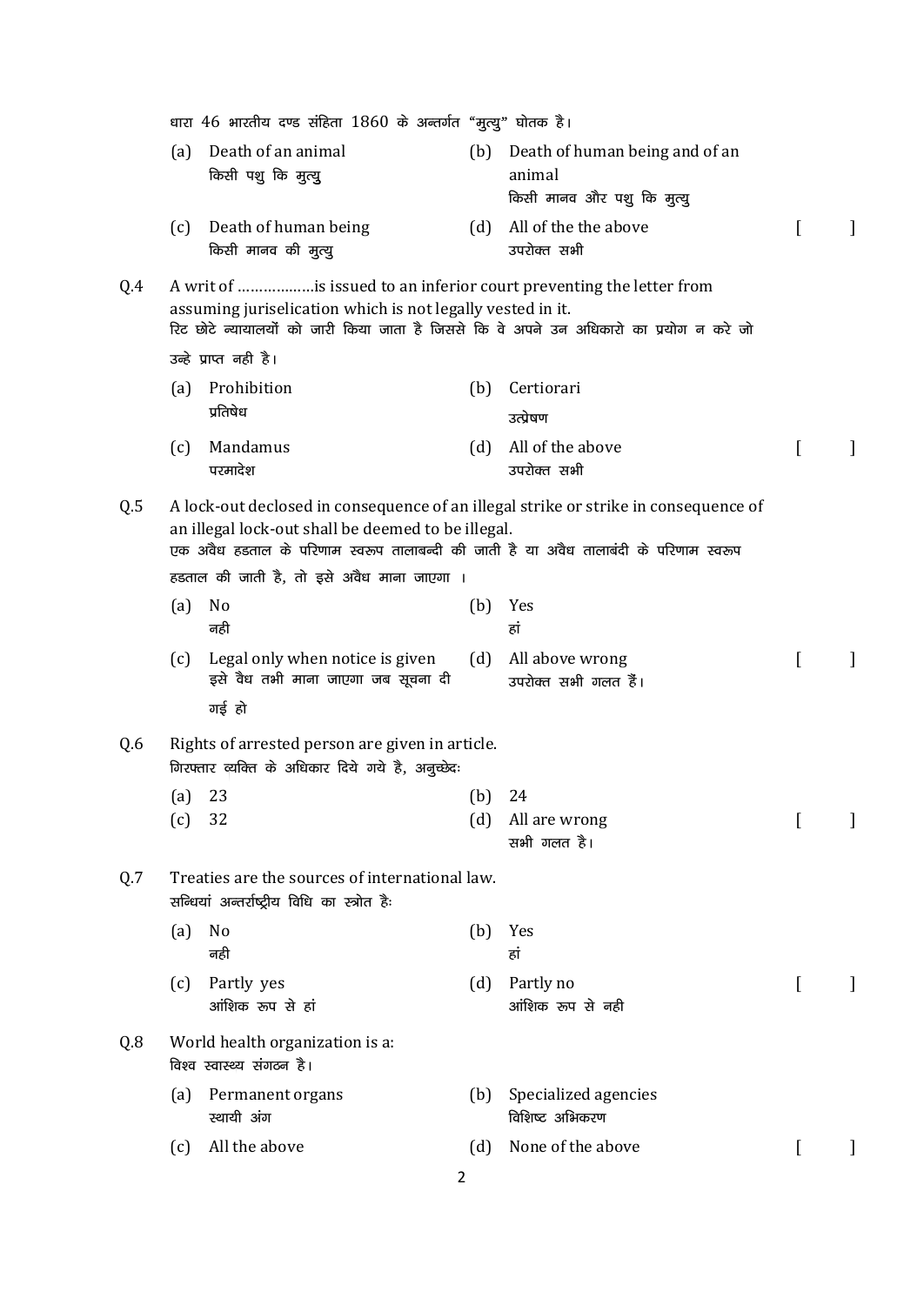|                                              |            | उपरोक्त सभी                                                                                                          |            | उपरोक्त कोई नही                                                                                                                                                                |          |         |
|----------------------------------------------|------------|----------------------------------------------------------------------------------------------------------------------|------------|--------------------------------------------------------------------------------------------------------------------------------------------------------------------------------|----------|---------|
| Q.9                                          |            | "Extradition" is a right give by international law.<br>प्रत्यर्पण एक अन्तर्राष्ट्रीय विधि द्वारा दिया गया अधिकार है। |            |                                                                                                                                                                                |          |         |
|                                              | (a)        | No<br>नहीं                                                                                                           | (b)        | Yes<br>हां                                                                                                                                                                     |          |         |
|                                              | (c)        | Above (A or B)<br>उपरोक्त $(A \text{ or } B)$                                                                        | (d)        | Above $(A)$ and $(B)$<br>उपरोक्त $(A)$ और $(B)$                                                                                                                                | L        |         |
| Q.1<br>$\bf{0}$                              |            | Registration of trade unions is compulsory.<br>व्यवसाय संघो का पंजीकरण अनिवार्य है।                                  |            |                                                                                                                                                                                |          |         |
|                                              | (a)        | No<br>नही                                                                                                            | (b)        | Yes<br>हां                                                                                                                                                                     |          |         |
|                                              | (c)        | Can't say<br>कुछ कह नही सकते                                                                                         | (d)        | All the above<br>उपरोक्त सभी                                                                                                                                                   | L        |         |
| Q.1<br>1                                     |            | When an individual dispute becomes industrial dispute.<br>निजी विवाद कब औद्योगिक विवाद बन जाता है।                   |            |                                                                                                                                                                                |          |         |
|                                              | (a)        | Never<br>कभी नही                                                                                                     |            | (b) If court order<br>यदि न्यायालय आदेश दे तो                                                                                                                                  |          |         |
|                                              | (c)        | When employee is terminated<br>जब कर्मचारी को बर्खास्त किया जाता है।                                                 |            | (d) All are wrong<br>सभी गलत है।                                                                                                                                               | ſ        | 1       |
| Q.1<br>2                                     |            | Abetment is defined in section.<br>दुष्प्रेरण परिभाषित किया गया है धारा                                              |            |                                                                                                                                                                                |          |         |
|                                              | (a)<br>(c) | 105<br>106                                                                                                           | (b)<br>(d) | 103<br>None of the above<br>उपरोक्त कोई नही                                                                                                                                    | L        | $\perp$ |
| $\ensuremath{\text{Q}}\xspace\text{-}1$<br>3 |            | 1860; the statement is.                                                                                              |            | A woman who causes herself to miscarry is not a crime under section 312 of IPC<br>जो स्त्री स्वयं अपना गर्भपात कारित करती है। वह धारा 312 भारतीय दंड संहिता 1860 के अर्न्तर्गत |          |         |
|                                              |            | अपराध नही है, यह कथन।                                                                                                |            |                                                                                                                                                                                |          |         |
|                                              | (a)        | True<br>सही है                                                                                                       | (b)        | Wrong<br>गलत है                                                                                                                                                                |          |         |
|                                              | (c)        | Can't say<br>कुछ नही कह सकते                                                                                         | (d)        | Partly true<br>अर्ध-सत्य है                                                                                                                                                    | L        | $\perp$ |
| Q.1<br>4                                     |            | Culpable homicide.<br>आपराधिक मानव – वध।                                                                             |            |                                                                                                                                                                                |          |         |
|                                              | (a)        | Is crime<br>अपराध है                                                                                                 | (b)        | Is like murder<br>हत्या के समान है                                                                                                                                             |          |         |
|                                              | (c)        | Above all                                                                                                            | (d)        | None of above                                                                                                                                                                  | $\Gamma$ | $\perp$ |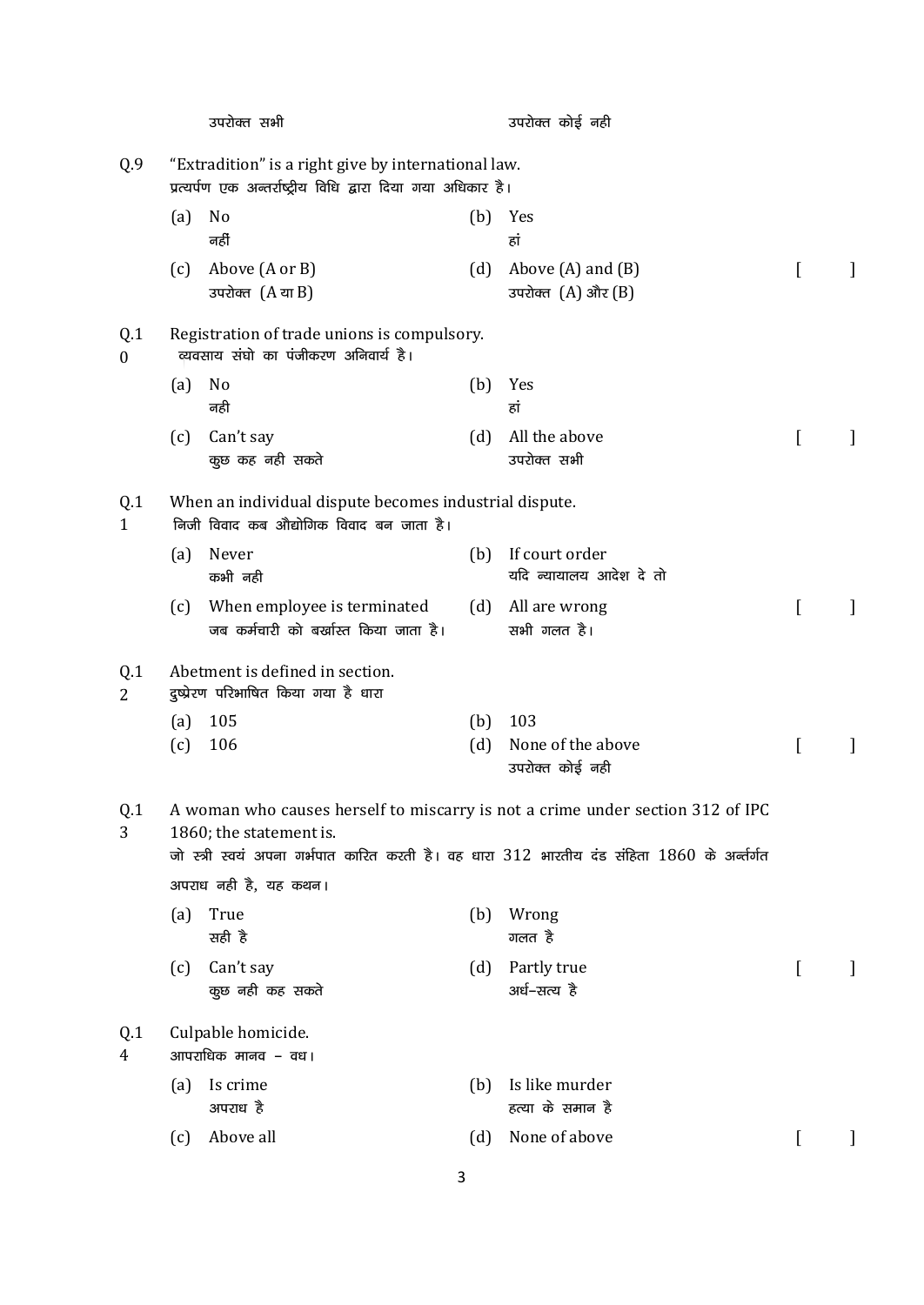|                                    |     | उपरोक्त सभी                                                                                                                     |     | उपरोक्त कोई नही                                                                             |   |   |
|------------------------------------|-----|---------------------------------------------------------------------------------------------------------------------------------|-----|---------------------------------------------------------------------------------------------|---|---|
| Q.1<br>5                           |     | statement is:-<br>पंथनिरपेक्ष शब्द 1977 में "समाजवादी" शब्द के साथ अंतःस्थापित किया गया था, यह कथन हैः-                         |     | Secular is another word which was inserted in 1977along with "socialism" the                |   |   |
|                                    | (a) | True                                                                                                                            | (b) | Wrong                                                                                       |   |   |
|                                    |     | सत्य                                                                                                                            |     | असत्य                                                                                       |   |   |
|                                    | (c) | Partly<br>आंशिक सत्य                                                                                                            | (d) | Partly wrong<br>आंशिक असत्य                                                                 | L | 1 |
| Q.1<br>6                           |     | Rajya sabha composed ofmembers.<br>राज्य सभा का गठन सदस्यो से होता है।                                                          |     |                                                                                             |   |   |
|                                    | (a) | 238                                                                                                                             | (b) | 250                                                                                         |   |   |
|                                    | (c) | 245                                                                                                                             | (d) | 233                                                                                         |   |   |
| Q.1<br>7                           |     | The constitution envisagetypes of emergency<br>संविधान मेंप्रकार की आपात की परिकल्पाना है:-                                     |     |                                                                                             |   |   |
|                                    | (a) | (1)                                                                                                                             | (b) | (2)                                                                                         |   |   |
|                                    | (c) | (3)                                                                                                                             | (d) | (6)                                                                                         | L |   |
| Q.1<br>8                           |     | The high court is not a court subordinate to the supreme court.<br>उच्च न्यायालय, उच्चतम न्यायालय के अधीनस्थ न्यायालय नही है:-  |     |                                                                                             |   |   |
|                                    | (a) | True statement<br>सही कथन है।                                                                                                   | (b) | Wrong statement<br>गलत कथन है।                                                              |   |   |
|                                    | (c) | Partly true<br>आंशिक सत्य                                                                                                       | (d) | Partly wrong<br>आंशिक असत्य                                                                 | [ |   |
| Q.1<br>9                           |     | Jurisprudence is the science of "Civil Law" the statement is made by.<br>विधिशास्त्र नागरिक विधि का विज्ञान है, यह कथन कहा गयाः |     |                                                                                             |   |   |
|                                    | (a) | Salmond<br>सामण्ड द्वारा                                                                                                        | (b) | Halland<br>हॉलेण्ड द्वारा                                                                   |   |   |
|                                    | (c) | Oppenhiem<br>ओपेनहीन द्वारा                                                                                                     | (d) | All above<br>उपरोक्त सभी                                                                    | L |   |
| Q <sub>2</sub><br>$\boldsymbol{0}$ |     | Which of the following statement is true?<br>निम्न में से कौन-सा कथन सत्य है ?                                                  |     |                                                                                             |   |   |
|                                    | (a) | Consideration must be result in a<br>benefit to both parties<br>प्रतिफल के फलस्वरूप दोनों पक्षकारों को                          | (b) | Past consideration is no<br>consideration in india<br>भूतकालीन प्रतिफल भारत में प्रतिफल नही |   |   |
|                                    |     | लाभ होना चाहिये                                                                                                                 |     | माना जाता                                                                                   |   |   |
|                                    | (c) | Consideration must be adeguate<br>प्रतिफल पर्याप्त होना चाहिये                                                                  | (d) | Consideration must be something<br>which a promisor is not already<br>bound to do.          |   |   |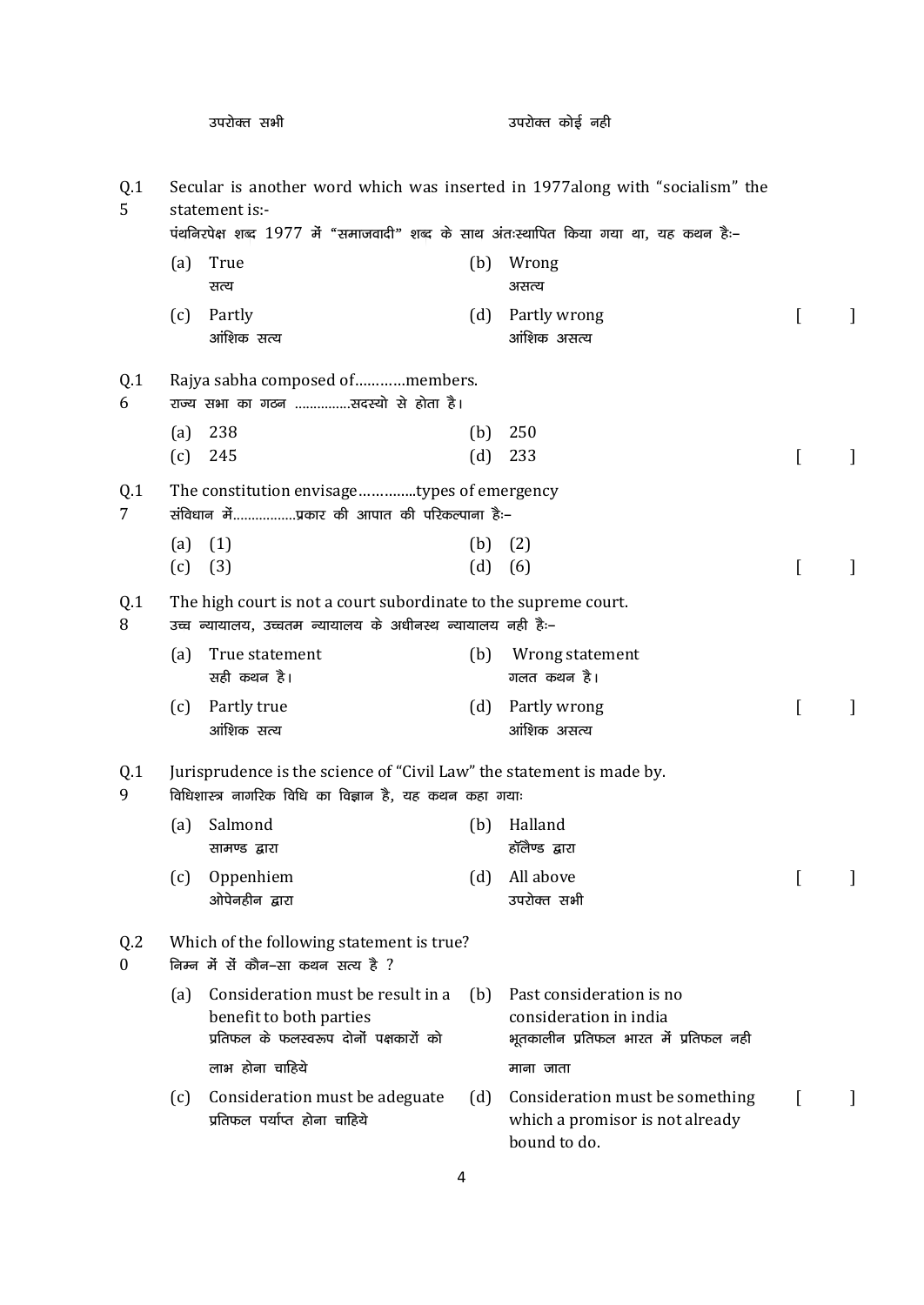|                     |     |                                                                                                                                          |     | प्रतिफल ऐसा कुछ होना चाहिये जिससे                                                                 |                |   |
|---------------------|-----|------------------------------------------------------------------------------------------------------------------------------------------|-----|---------------------------------------------------------------------------------------------------|----------------|---|
|                     |     |                                                                                                                                          |     | वचनदाता पहले से ही करने के लिए बाध्य न                                                            |                |   |
|                     |     |                                                                                                                                          |     | हो ।                                                                                              |                |   |
| Q.2<br>$\mathbf{1}$ |     | What are the constituents of valid customs?<br>उचित प्रथाओं के क्या लक्षण है?                                                            |     |                                                                                                   |                |   |
|                     | (a) | Reasonable<br>उचित                                                                                                                       | (b) | Continuity<br>निरन्तरता                                                                           |                |   |
|                     | (c) | Immemorial antiguity<br>अतीतकाल से प्रचलित                                                                                               | (d) | All above<br>उपरोक्त सभी                                                                          | $\overline{a}$ |   |
| Q <sub>2</sub><br>2 |     | Judge are the discovers, not the creators of law the statement is made by.<br>न्यायाधीश विधि कि खोज करत है, निर्माण नही, यह कथन कहा गया। |     |                                                                                                   |                |   |
|                     | (a) | <b>Black stone</b><br>ब्लैक स्टोन                                                                                                        | (b) | C.K Allen<br>सी. के. ऐलन                                                                          |                |   |
|                     | (c) | Stendale<br>स्टर्नडेल                                                                                                                    | (d) | All above<br>उपरोक्त सभी                                                                          | I              |   |
| Q.2<br>3            |     | Aminor's liability for "necessaries" supplied to him:<br>उसको आपूर्ति की गई "अनिवार्यताओं" के लिए एक अवयस्क का दायित्वः                  |     |                                                                                                   |                |   |
|                     | (a) | Aries after he affairs majority<br>age<br>उत्पन्न होता है जब वयस्कता प्राप्त कर                                                          |     | (b) Is against only minor's property.<br>केवल अवयस्क की सम्पति के प्रति होता है                   |                |   |
|                     | (c) | लेता है<br>Does not arise at all<br>बिल्कुल उत्पन्न नही होता                                                                             | (d) | Arises is minor gives a promise for<br>it<br>उत्पन्न होता हैं यदि अवयस्क उसके लिए<br>वचन देता है। | $\Gamma$       | 1 |
| Q <sub>2</sub><br>4 |     | Jurisprudence is "social engineering" the statement is made by.<br>विधिशास्त्र "सामाजिक यन्त्र शास्त्र" है, यह कथन कहा गया।              |     |                                                                                                   |                |   |
|                     | (a) | Spencer<br>स्पेन्सर                                                                                                                      | (b) | August compte<br>आगस्ट कॉम्टे                                                                     |                |   |
|                     | (c) | Pound<br>पाउण्ड                                                                                                                          | (d) | All the above<br>उपरोक्त सभी                                                                      | $\Gamma$       |   |
| Q <sub>2</sub><br>5 | by: | "अन्तर्राष्ट्रीय विधि, विधि शास्त्र के ह्यस बिन्दू है" यह कथन कहा गया ।                                                                  |     | "International law is the vanishing point of jurisprudence the statement is made                  |                |   |
|                     | (a) | Austin<br>ऑस्टिन                                                                                                                         | (b) | Holland<br>हॉलैण्ड                                                                                |                |   |
|                     | (c) | Inhering<br>ठहरिंग                                                                                                                       | (d) | Roguin<br>रोइन                                                                                    | $\overline{a}$ |   |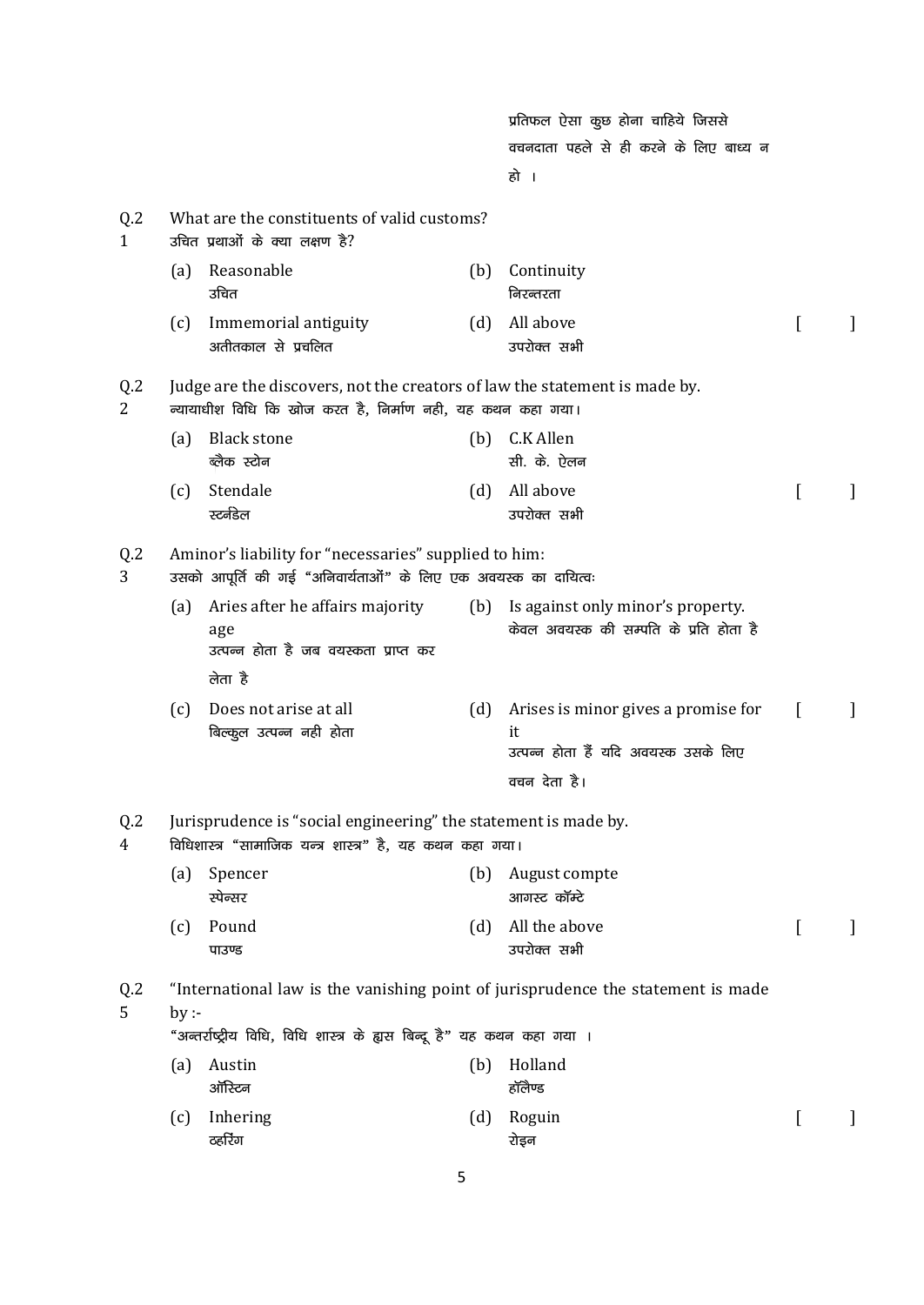| Q <sub>2</sub><br>6     | Consent is not said to be free when it is caused by:<br>सहमति को स्वतंत्र नहीं कहा जाता जब यह निम्न से उत्पन्न होती है: |                                                                                                                                    |            |                                            |   |   |  |  |  |
|-------------------------|-------------------------------------------------------------------------------------------------------------------------|------------------------------------------------------------------------------------------------------------------------------------|------------|--------------------------------------------|---|---|--|--|--|
|                         | (a)                                                                                                                     | Coercion<br>प्रपीडन                                                                                                                | (b)        | Undue Influence<br>अनुचित दबाव             |   |   |  |  |  |
|                         | (c)                                                                                                                     | Fraud<br>कपट                                                                                                                       | (d)        | All of these<br>ये सभी                     | L | J |  |  |  |
| Q <sub>2</sub><br>7     |                                                                                                                         | Universal declaration of human right is accepted on.<br>मानव अधिकारों की सार्वभौम घोषणा को स्वीकार किया गया।                       |            |                                            |   |   |  |  |  |
|                         | (a)<br>(c)                                                                                                              | 1948<br>1947                                                                                                                       | (b)<br>(d) | 1945<br>1689                               | L |   |  |  |  |
| Q <sub>2</sub><br>8     |                                                                                                                         | Procedures of amicable settlement of International disputes are.<br>अन्तर्राष्ट्रीय विवादों के मैत्रीपूर्ण समाधान की प्रक्रिया है। |            |                                            |   |   |  |  |  |
|                         | (a)                                                                                                                     | Negotiation<br>समझौता वार्ता                                                                                                       | (b)        | Mediation<br>मध्यस्थता                     |   |   |  |  |  |
|                         | (c)                                                                                                                     | Conciliations<br>संराधान (सुलह)                                                                                                    | (d)        | All the above<br>उपरोक्त सभी               |   |   |  |  |  |
| Q <sub>2</sub><br>9     |                                                                                                                         | Defamation, Trespass, Nuisance are.<br>मनहानि, अतिचार, अप्रदुषण है।                                                                |            |                                            |   |   |  |  |  |
|                         | (a)                                                                                                                     | Crime<br>अपराध                                                                                                                     | (b)        | Tort<br>अपकृत्य                            |   |   |  |  |  |
|                         | (c)                                                                                                                     | Crime and tort<br>अपराध और अपकृत्य                                                                                                 | (d)        | None of the above<br>उपरोक्त कोई नहीं      | ſ |   |  |  |  |
| Q.3<br>$\boldsymbol{0}$ |                                                                                                                         | A contract made by mistake about the Indian law, is.<br>भारत के कानून के बारे में भूल द्वारा किया गया एक अनुबन्ध होता है।          |            |                                            |   |   |  |  |  |
|                         | (a)                                                                                                                     | Void<br>शूल्य                                                                                                                      | (b)        | Valid<br>वैध                               |   |   |  |  |  |
|                         | (c)                                                                                                                     | Voidable<br>शून्यकरणीय                                                                                                             | (d)        | Illegal<br>अवैधानिक                        | t |   |  |  |  |
| Q.3<br>$\mathbf{1}$     |                                                                                                                         | General exceptions of fort are.<br>अपकृत्य के सामान्य अपवाद हैं।                                                                   |            |                                            |   |   |  |  |  |
|                         | (a)                                                                                                                     | Act of god<br>ईश्वरीय घटनांए                                                                                                       | (b)        | Inevitable accident<br>अवश्यसम्भावी घटनांए |   |   |  |  |  |
|                         | (c)                                                                                                                     | Act of necessity<br>आवश्यकता के कार्य                                                                                              | (d)        | All the above<br>उपरोक्त सभी               | L |   |  |  |  |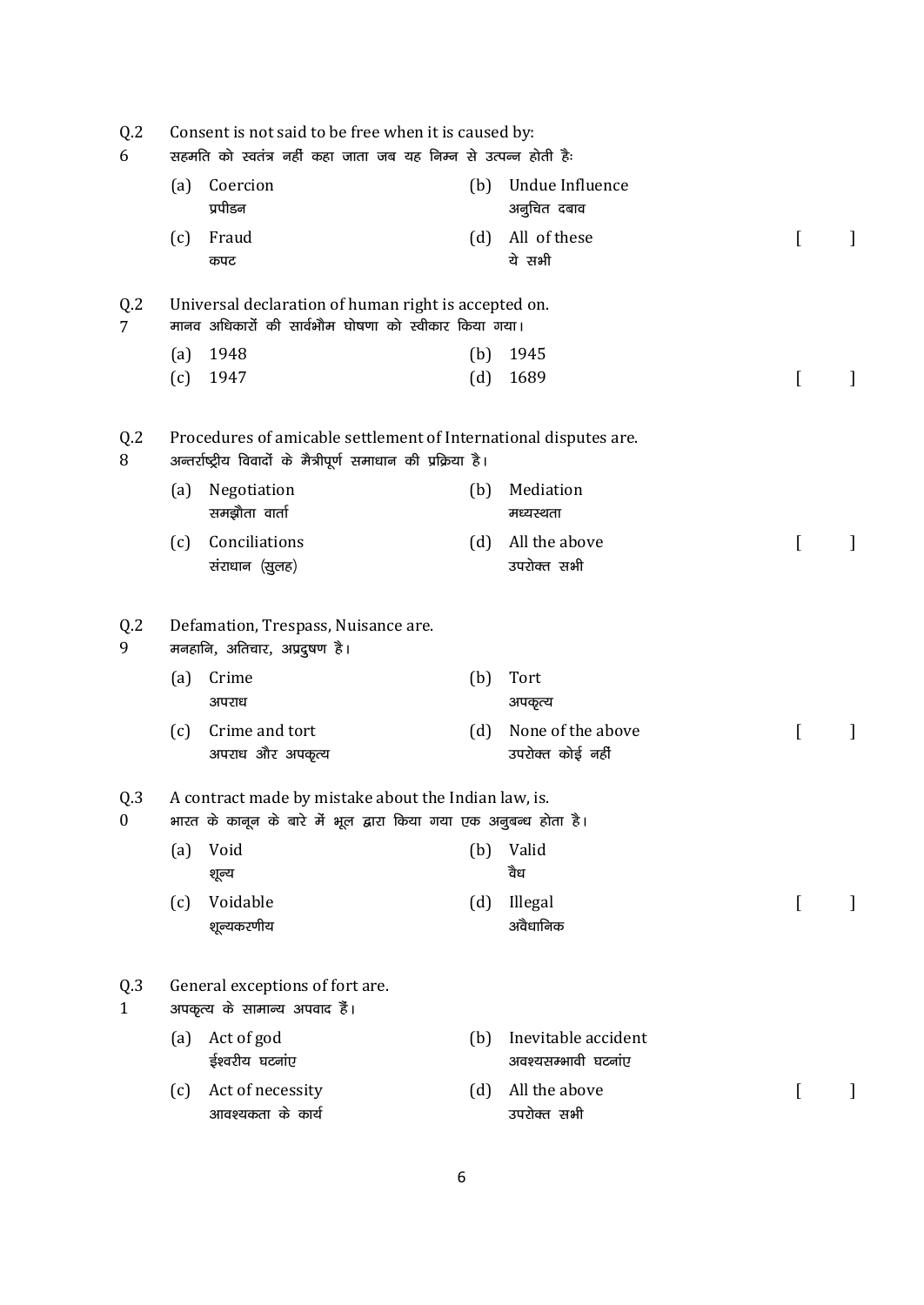| Q.3<br>$\overline{2}$ | Circumstances under which vicarious liability arises.<br>परिस्थितियां जिनमें प्रतिनिहित दायित्व उत्पन्न होता है। |                                                                                                                          |     |                                                                                                           |                |              |  |
|-----------------------|------------------------------------------------------------------------------------------------------------------|--------------------------------------------------------------------------------------------------------------------------|-----|-----------------------------------------------------------------------------------------------------------|----------------|--------------|--|
|                       | (a)                                                                                                              | Liability by ratification<br>अनुसमर्थन द्वारा उत्पन्न दायित्व                                                            | (b) | Liability arises from of special<br>relationship<br>विशेष सम्बन्ध के कारण उत्पन्न दायित्व                 |                |              |  |
|                       | (c)                                                                                                              | Mistake of fects<br>तथ्यों की भूल                                                                                        | (d) | Above (A and B)<br>उपरोक्त $(A \r{c} \r{c} R)$                                                            | ſ              | 1            |  |
| Q.3<br>3              |                                                                                                                  | respondent than marriage is.<br>'कि प्रत्ययी की नपुंसकता के कारण विवाहोत्तर संयोग नही हुआ है, तो विवाह होगाः             |     | That the marriage has not been consummated owing to the impotence of the                                  |                |              |  |
|                       | (a)                                                                                                              | Void                                                                                                                     | (b) | Voidable                                                                                                  |                |              |  |
|                       |                                                                                                                  | शूल्य                                                                                                                    |     | शून्यकरणीय                                                                                                |                |              |  |
|                       | (c)                                                                                                              | Illegal<br>अवैध                                                                                                          | (d) | All above<br>उपरोक्त सभी                                                                                  | $\Gamma$       |              |  |
| Q.3<br>4              |                                                                                                                  | An offer may lapse by.<br>एक प्रस्ताव गिर सकता है।                                                                       |     |                                                                                                           |                |              |  |
|                       | (a)                                                                                                              | Revocation<br>प्रतिसहरण                                                                                                  | (b) | Counter offer<br>प्रति–प्रस्ताव                                                                           |                |              |  |
|                       | (c)                                                                                                              | Rejection of offer by offeree<br>प्रस्तावग्रहीता द्वारा प्रस्ताव के अस्वीकार<br>करने से                                  | (d) | All of these<br>इन सभी के द्वारा                                                                          | $\overline{L}$ | $\mathbf{I}$ |  |
| Q.3<br>5              |                                                                                                                  | Court to which petition shall be presented for divorce.<br>वह न्यायालय जिसमें विवाह-विच्छेद की अर्जी उपस्थापित की जाएगी। |     |                                                                                                           |                |              |  |
|                       | (a)                                                                                                              | Where the marriage was<br>solemnized<br>जहां विवाह का अनुष्ठान हुआ                                                       |     | (b) Where the parties to the marriage<br>last resident together<br>विवाह के पक्षकारो ने जहां अंतिम बार एक |                |              |  |
|                       |                                                                                                                  |                                                                                                                          |     | साथ निवास किया था।                                                                                        |                |              |  |
|                       | (c)                                                                                                              | Above all<br>उपरोक्त सभी                                                                                                 | (d) | None of the abobe<br>उपरोक्त कोई नही                                                                      | $\mathsf{L}$   |              |  |
| Q.3<br>6              |                                                                                                                  | Injury means.<br>क्षति का अर्थ हैं ।                                                                                     |     |                                                                                                           |                |              |  |
|                       | (a)                                                                                                              | Injury to body<br>शरीर को क्षति                                                                                          | (b) | Illegally caused to body<br>शरीर को अवैध रूप से क्षति                                                     |                |              |  |
|                       | (c)                                                                                                              | Above all                                                                                                                | (d) | None of above                                                                                             | L              |              |  |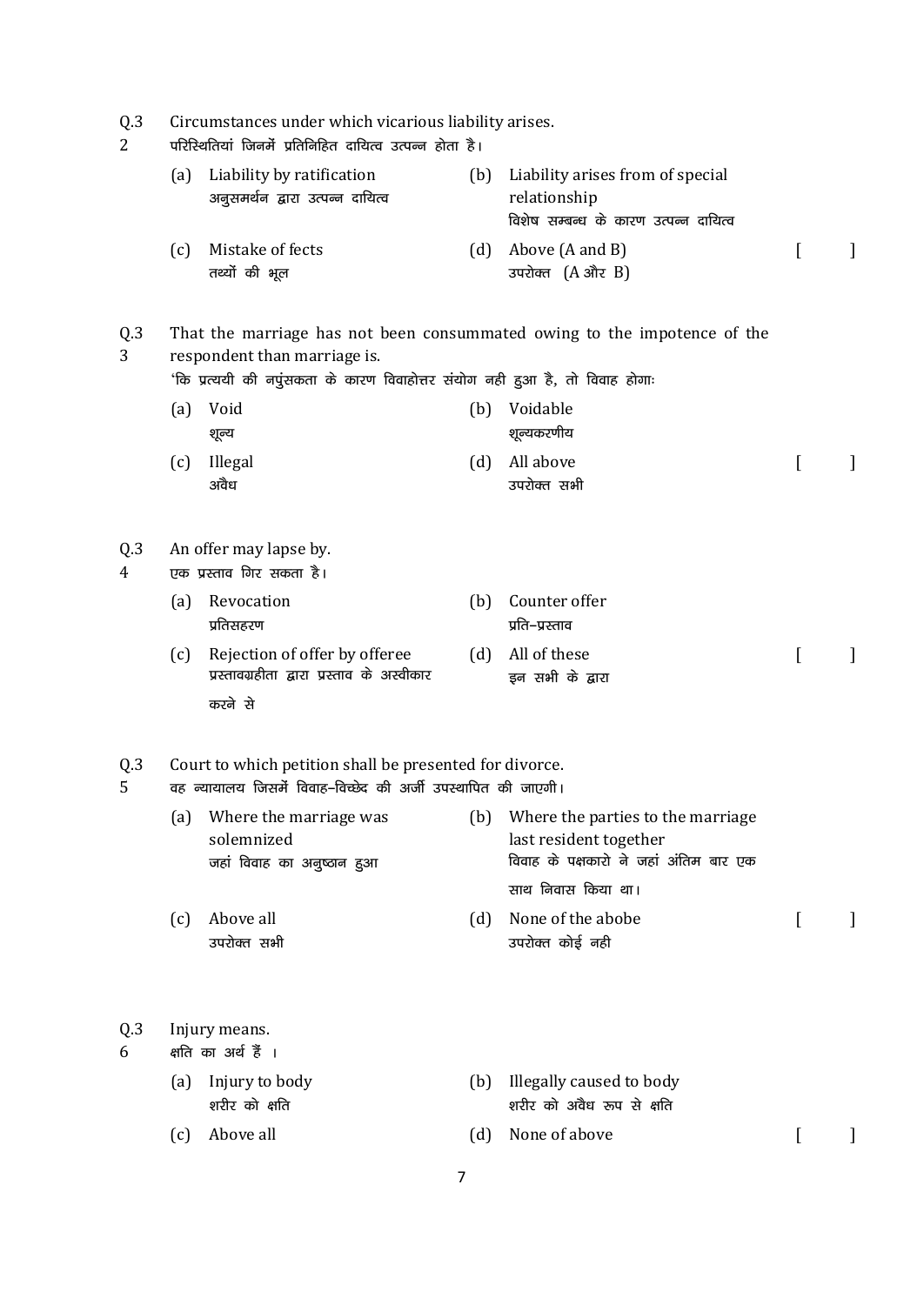|                         |     | उपरोक्त सभी                                                                                                                                       |     | उपरोक्त कोई नही                                     |              |              |
|-------------------------|-----|---------------------------------------------------------------------------------------------------------------------------------------------------|-----|-----------------------------------------------------|--------------|--------------|
| Q.3<br>$7^{\circ}$      |     | Where the consert of both the parties is given by mistake the contract is.<br>जहॉ दोंनों पक्षकारो की सहमति गलती द्वारा दी जाती है, तो संविदा होगी |     |                                                     |              |              |
|                         | (a) | Void<br>शुल्य                                                                                                                                     | (b) | Valid<br>वैध                                        |              |              |
|                         | (c) | Vaidable<br>शून्यकरणीय                                                                                                                            | (d) | Illegal<br>अवैध                                     | $\Gamma$     | 1            |
| Q.3<br>8                |     | 'Pure theory of law is given by.<br>"शुद्ध विधि का सिद्धांत" दिया गया।                                                                            |     |                                                     |              |              |
|                         | (a) | Hall<br>हॉल                                                                                                                                       | (b) | Kelson<br>कैल्सन                                    |              |              |
|                         | (c) | Austin<br>ऑस्टिन                                                                                                                                  |     | (d) Above $(A)$ and $(B)$<br>उपरोक्त $(A)$ और $(B)$ | <sub>[</sub> | 1            |
| Q.3<br>9                |     | Fundamental right of freedom is given to.<br>स्वतन्त्रता का मूल अधिकार दिया गया हैं:                                                              |     |                                                     |              |              |
|                         | (a) | Every person<br>सभी व्यक्तियों को                                                                                                                 | (b) | Every citizen<br>सभी नागरिको को                     |              |              |
|                         | (c) | Every person and artificial<br>person<br>सभी व्यक्तियों और कृत्रिम व्यक्तियो को                                                                   | (d) | All the above<br>उपरोक्त सभी                        | L            | 1            |
| Q.4<br>$\boldsymbol{0}$ |     | The head of the executive is.<br>कार्यपालिका का अध्यक्ष होता हैं।                                                                                 |     |                                                     |              |              |
|                         | (a) | Prime minister<br>प्रधानमंत्री                                                                                                                    | (b) | President<br>राष्ट्रपति                             |              |              |
|                         | (c) | Above both jointly<br>उपरोक्त दोनों सयुंक्त रूप से                                                                                                | (d) | None of the above<br>उपरोक्त कोई नहीं               | $\Gamma$     | $\mathbf{I}$ |
| Q.4<br>$\mathbf{1}$     |     | Nature of directive principal is.<br>नीति निदेशक तत्वों की प्रकृति हैं–                                                                           |     |                                                     |              |              |
|                         | (a) | Negative<br>नकारात्मक                                                                                                                             | (b) | Positive<br>सकारात्मक                               |              |              |
|                         | (c) | Partly positive and partly<br>negative                                                                                                            | (d) | All above<br>उपरोक्त सभी                            | L            | $\perp$      |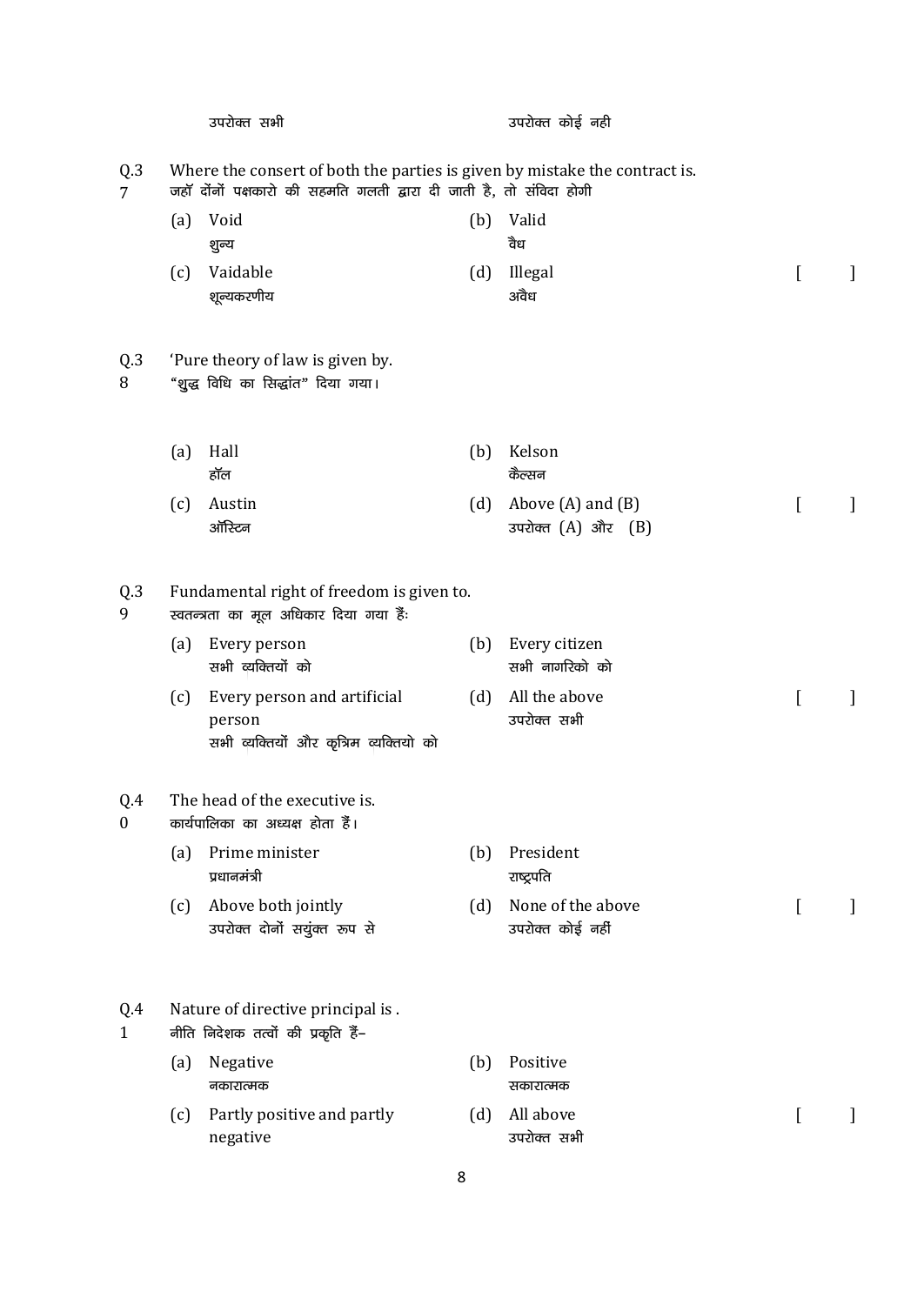| Q.4<br>2 | 'A' instigates 'B' to murder 'C','B' refuse s to do so 'A' is guilty of.<br>"ग" की हत्या करने के लिए "ख" को "क" उकसाता है। "ख" वैसा करने से इन्कार कर देता है, 'A' |                                                                                                                        |     |                                                                           |                  |              |  |  |  |  |
|----------|--------------------------------------------------------------------------------------------------------------------------------------------------------------------|------------------------------------------------------------------------------------------------------------------------|-----|---------------------------------------------------------------------------|------------------|--------------|--|--|--|--|
|          |                                                                                                                                                                    | दोषी हैः-                                                                                                              |     |                                                                           |                  |              |  |  |  |  |
|          | (a)                                                                                                                                                                | Abetting 'B' to commit murder<br>"ख" की हत्या के दुष्प्रेरण का                                                         |     | (b) Abetting 'a' to commit murder<br>"क" की हत्या के दुष्प्रेरण का        |                  |              |  |  |  |  |
|          | (c)                                                                                                                                                                | Abetting 'B' to commit murder<br>हत्या करने के लिए "ख" के दुष्प्रेरण का                                                | (d) | None of the above<br>उपरोक्त कोई नही                                      | $\Gamma$         | 1            |  |  |  |  |
| Q.4<br>3 |                                                                                                                                                                    | A contract with minor, which is beneficial for him is.<br>अवयस्क के साथ एक अनुबन्ध जो उसके लिए लाभकारी होता हैं, वह है |     |                                                                           |                  |              |  |  |  |  |
|          | (a)                                                                                                                                                                | Void abinitio<br>प्रारम्भ से दी शूल्य                                                                                  | (b) | Voidable<br>शून्यकरणीय                                                    |                  |              |  |  |  |  |
|          | (c)                                                                                                                                                                | Valid<br>वैध                                                                                                           | (d) | Illegal<br>अवैध                                                           | $\left[ \right]$ |              |  |  |  |  |
| Q.4<br>4 |                                                                                                                                                                    | Residuary power is given to.<br>अवशिष्ट शक्तियां प्रदान कि गई है।                                                      |     |                                                                           |                  |              |  |  |  |  |
|          | (a)                                                                                                                                                                | Rajaysabha<br>राज्यसभा                                                                                                 | (b) | Loksabha<br>लोकसभा                                                        |                  |              |  |  |  |  |
|          | (c)                                                                                                                                                                | Parliament<br>संसद                                                                                                     | (d) | President<br>राष्ट्रपति                                                   | $\left[ \right]$ | 1            |  |  |  |  |
| Q.4<br>5 |                                                                                                                                                                    | preferred.<br>समवर्ती सूची में अतिव्याप्ति होने पर किसे वरीयता मिलेगीः                                                 |     | In case of over lopping between the union listand concurrent list, who is |                  |              |  |  |  |  |
|          | (a)                                                                                                                                                                | State list<br>राज्य सूची                                                                                               | (b) | Concurrent list<br>समवर्ती सूची                                           |                  |              |  |  |  |  |
|          |                                                                                                                                                                    | (c) Union list<br>संघ सूची                                                                                             |     | (d) Harmonious list<br>समन्वयकारी सूची                                    | $\mathbb{L}$     | $\mathbf{I}$ |  |  |  |  |
| Q.4<br>6 |                                                                                                                                                                    | Remoteness of damages means-<br>दूरस्थ हानि का अर्थ है                                                                 |     |                                                                           |                  |              |  |  |  |  |
|          | (a)                                                                                                                                                                | Far damages<br>दूर की हानि                                                                                             | (b) | Indirect damages<br>अप्रत्यक्ष हानि                                       |                  |              |  |  |  |  |
|          | (c)                                                                                                                                                                | All the above<br>उपरोक्त सभी                                                                                           | (d) | None of the above<br>उपरोक्त कोई नही                                      | $\left[ \right]$ | 1            |  |  |  |  |
| Q.4      |                                                                                                                                                                    | 'Restitution of conjugal right is given in section.                                                                    |     |                                                                           |                  |              |  |  |  |  |

7 <mark>"दाम्पत्य अधिकारो का प्रत्यास्थापन" दिया</mark> गया है, धारा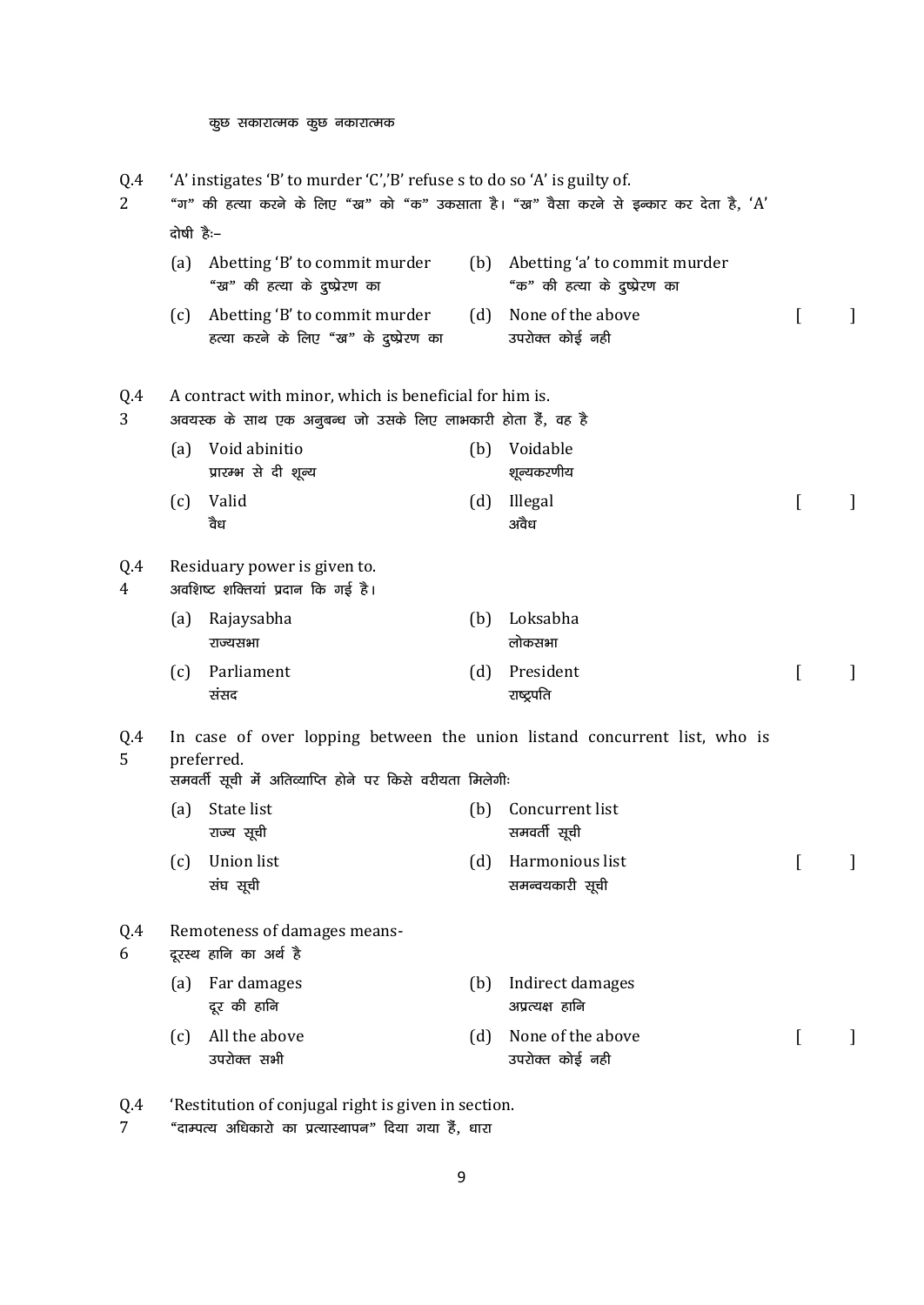- (a) 9 (b) 10 (c) 11  $(d)$  18  $[$  ]
- Q.4 8 Parliament may by law establish a common high court for two or more states under article.

संसद विधि द्वारा दो या अधिक राज्यों के लिए एक उच्च न्यायालय स्थापित कर सकेगी अनुच्छेद।

- (a) 231 (b) 232
- (c) 133 (d) 227

#### Q.4 "Fundamental rights impose limitations on the power" of legislatures.

9

- मूल अधिकार विधान-मंडल की शक्त्यों को मर्यादित करते है। (a) Above statement is true उपरोक्त कथन सत्य है। (b) Above statement is false उपरोक्त कथन असत्य है। (c) Above statement is partly true उपरोक्त कथन आंशिक रूप से सत्य है। (d) None of the above उपरोक्त सभी गलत हैं।
- Q.5 A …………….agreement is one, which is enforceable at the option of one partly.
- 0 एक...................करार ऐसा करार है जो एक पक्षकार के चयन पर ही प्रवर्तनीय होता हैं।

| (a) Voidable     | (b) Void            |
|------------------|---------------------|
| शून्यकरणीय       | शुल्य               |
| (c) Valid<br>वैध | (d) Illegal<br>अवैध |
|                  |                     |